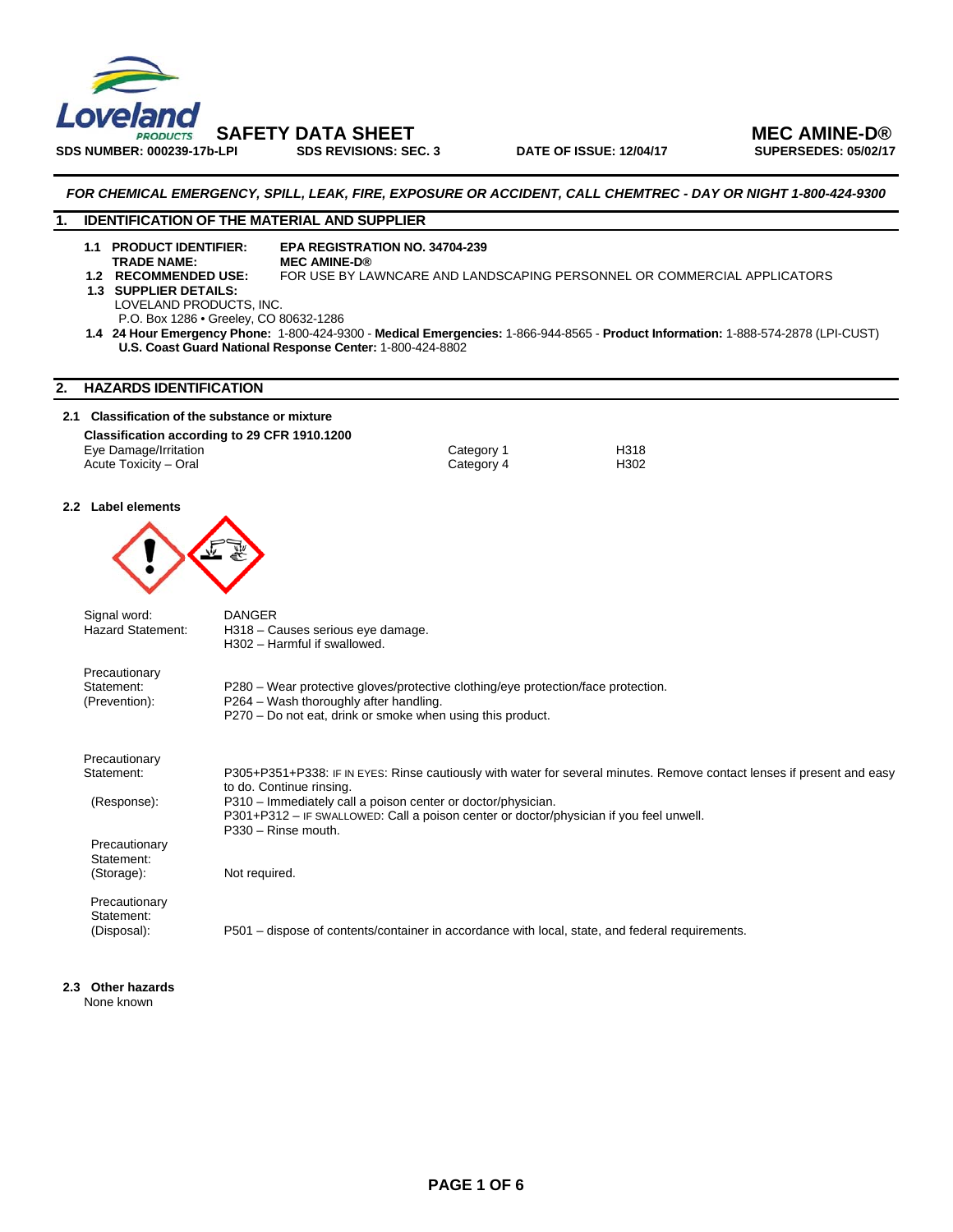

#### **3. COMPOSITION, INFORMATION ON INGREDIENTS**

#### **3.1 Substances**

#### **3.2 Mixtures**

#### **Classification according to 29 CFR 1910.1200**

| Chemical Name:                   | CAS No.    | Concentration<br>[%] |
|----------------------------------|------------|----------------------|
| Dimethylamine salt of 2,4-D      | 2008-39-1  | 30.56                |
| Dimethylamine salt of Mecoprop-P | 32351-70-5 | 8.17                 |
| Dimethylamine salt of Dicamba    | 2300-66-5  | 2.77                 |
| *Other ingredients               |            | 58.50                |

\*Ingredients not specifically listed are non-hazardous and are to be considered proprietary or confidential business information per 29 CFR 1910.1200(i)

#### **4. FIRST AID MEASURES**

#### **4.1 Description of First Aid Measures**

General Advice: Get medical attention if symptoms occur.

| If in eyes:             | Hold eye open and rinse slowly and gently with water for 15-20 minutes. Remove contact lenses, if present, after the first 5                                                                                                      |
|-------------------------|-----------------------------------------------------------------------------------------------------------------------------------------------------------------------------------------------------------------------------------|
| If swallowed:           | minutes, then continue rinsing eye. Call a poison control center or doctor for treatment advice.<br>Call a poison control center or doctor immediately for treatment advice. Have person sip a glass of water if able to swallow. |
|                         | Do not induce vomiting unless told to do so by the poison control center or doctor. Do not give anything by mouth to an<br>unconscious person.                                                                                    |
| If on skin or clothing: | Take of contaminated clothing. Rinse skin immediately with plenty of water for 15-20 minutes. Call a poison control center or<br>doctor for treatment advice.                                                                     |
| If inhaled:             | Move person to fresh air. If person is not breathing, call 911 or an ambulance, then give artificial respiration, preferably<br>mouth-to-mouth if possible. Call a poison control center or doctor for further treatment advice.  |
|                         |                                                                                                                                                                                                                                   |

#### **4.2 Most Important Symptoms and Effects, Acute and Delayed**

Symptoms: Eyes: Causes serious eye damage. Oral: Harmful if swallowed.

#### **4.3 Immediate Medical Attention and Special Treatment**

Treatment: Treat symptomatically. Symptoms may be delayed.  **FOR A MEDICAL EMERGENCY INVOLVING THIS PRODUCT CALL: 1-866-944-8565**  Take container, label or product name with you when seeking medical attention.

**NOTES TO PHYSICIAN:** If in eyes, specialized ophthalmologic attention may be necessary. If swallowed, probable mucosal damage may contraindicate gastric lavage. There is no specific antidote; treat symptomatically.

#### **5. FIRE FIGHTING MEASURES**

## **5.1 EXTINGUISHING MEDIA:**<br>Suitable Extinguishing Media:

Use medium appropriate to surrounding fire. Dry chemical, carbon dioxide (CO<sub>2</sub>), alcohol foam, foam, water spray or fog.

- **5.2 SPECIAL HAZARDS ARISING FROM THE SUBSTANCE OR MIXTURE:**<br>Specific Hazards During Firefighting: Ammonia, oxides of nitroger Ammonia, oxides of nitrogen, chlorine-containing compounds and other unknown materials may be formed in a fire situation. **5.3 SPECIAL PROTECTIVE EQUIPMENT AND PRECAUTIONS FOR FIREFIGHTERS** 
	- Special Protective Equipment for Firefighters: Self-contained breathing apparatus and full protective gear should be worn in fighting large fires involving chemicals. Use water spray to keep fire exposed containers cool. Keep people away. Isolate fire and deny unnecessary entry.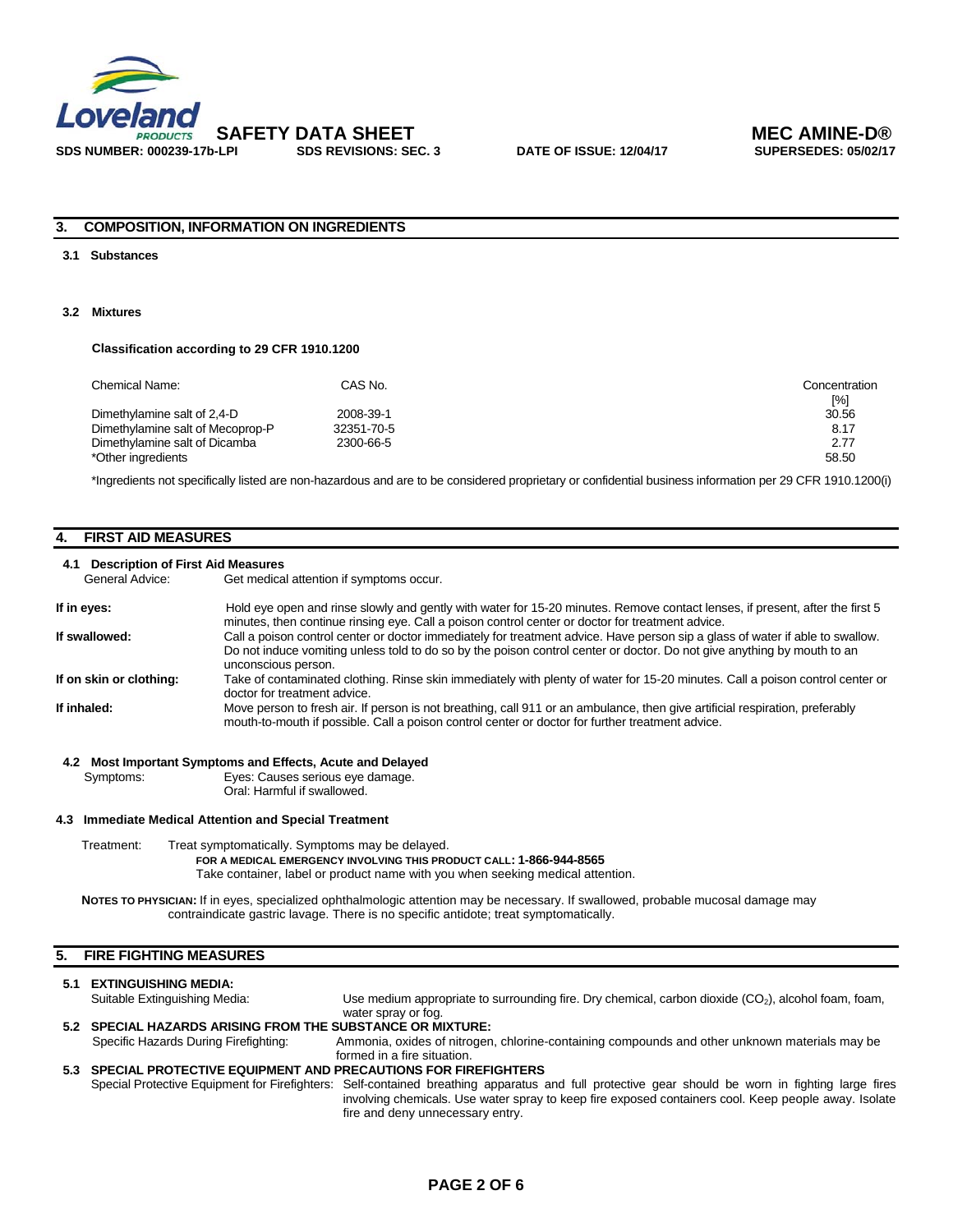

| <b>ACCIDENTAL RELEASE MEASURES</b><br>6.                                                  |                                                                                                                                                                                                                                                                                                                                                                         |  |  |  |  |
|-------------------------------------------------------------------------------------------|-------------------------------------------------------------------------------------------------------------------------------------------------------------------------------------------------------------------------------------------------------------------------------------------------------------------------------------------------------------------------|--|--|--|--|
|                                                                                           | 6.1 PERSONAL PRECAUTIONS, PROTECTIVE EQUIPMENT AND EMERGENCY PROCEDURES                                                                                                                                                                                                                                                                                                 |  |  |  |  |
| Personal Precautions:                                                                     | Avoid inhalation of vapors and spray mist and contact with skin and eyes. Ensure adequate ventilation.<br>Wear suitable protective clothing.                                                                                                                                                                                                                            |  |  |  |  |
| <b>6.2 ENVIRONMENTAL PRECAUTIONS</b>                                                      |                                                                                                                                                                                                                                                                                                                                                                         |  |  |  |  |
| <b>Environmental Precautions:</b>                                                         | Do not apply directly to water, or to areas where surface water is present or to intertidal areas below<br>the mean high water mark. Do not contaminate water when disposing of equipment washwaters or<br>rinsate.                                                                                                                                                     |  |  |  |  |
| 6.3 METHODS AND MATERIALS FOR CONTAINMENT AND CLEAN-UP                                    |                                                                                                                                                                                                                                                                                                                                                                         |  |  |  |  |
| Methods for Clean-Up:                                                                     | Large Spills: Stop the flow of material, if this is without risk. Dike the spilled material, where this is<br>possible. Absorb in vermiculite, dry sand or earth and place into containers. After removal flush<br>contaminated area thoroughly with water.<br>Small Spills: Wipe up with absorbent material (e.g. cloth, fleece). Clean surface thoroughly to          |  |  |  |  |
|                                                                                           | Remove residual contamination.<br>Never return spills to original containers for re-use.                                                                                                                                                                                                                                                                                |  |  |  |  |
| <b>HANDLING AND STORAGE</b><br>7.                                                         |                                                                                                                                                                                                                                                                                                                                                                         |  |  |  |  |
| 7.1 PRECAUTIONS FOR SAFE HANDLING:                                                        |                                                                                                                                                                                                                                                                                                                                                                         |  |  |  |  |
| Advice on Safe Handling:                                                                  | Wash hands before eating, drinking, chewing gum, using tobacco or using the toilet. Remove clothing<br>immediately if pesticide gets inside. Then wash thoroughly and put on clean clothing. Remove PPE<br>immediately after handling this product. Wash the outside of gloves before removing. As soon as<br>possible, wash thoroughly and change into clean clothing. |  |  |  |  |
| <b>7.2 CONDITIONS FOR SAFE STORAGE:</b><br>Requirements for Storage Areas and Containers: | KEEP FROM FREEZING. Store in a safe manner. Store in original container only. Keep container tightly<br>closed when not in use. Do not contaminate water, food, or feed by storage or disposal.                                                                                                                                                                         |  |  |  |  |

| <b>EXPOSURE CONTROLS / PERSONAL PROTECTION</b><br>8.<br><b>CONTROL PARAMETERS:</b><br>8.1 |            |                      |  |
|-------------------------------------------------------------------------------------------|------------|----------------------|--|
| <b>OCCUPATIONAL EXPOSURE LIMITS</b>                                                       |            |                      |  |
| U.S. Workplace Exposure Level (ACGIH) TLVs                                                |            |                      |  |
| <b>Components</b>                                                                         | Type       | Value                |  |
| 2.4-D Acid                                                                                | <b>TLV</b> | 10 mg/m <sup>3</sup> |  |
| Dimethylamine                                                                             | <b>TLV</b> | $9.2 \text{ mg/m}^3$ |  |
| U.S. Workplace Exposure Level (OSHA) PELs                                                 |            |                      |  |
| <b>Components</b>                                                                         | Tvpe       | Value                |  |
| 2.4-D Acid                                                                                | <b>TLV</b> | 10 mg/m <sup>3</sup> |  |
| Dimethylamine                                                                             | <b>TLV</b> | 18 mg/m $3$          |  |
| <b>Biological limit values</b>                                                            |            |                      |  |
| <b>ACGIH Biological Exposure Indices</b>                                                  |            |                      |  |
| <b>Components</b>                                                                         | Value      | <b>Specimen</b>      |  |
| No listings                                                                               |            |                      |  |

### **8.2 EXPOSURE CONTROLS:**

### **Engineering Measures**

Provide adequate general and local exhaust ventilation. Observe Occupational Exposure Limits and minimize the risk of inhalation of vapors and spray mists. Provide eyewash station and safety shower.

| <b>Individual Protection Measures:</b> |                                                                                                                                                                                                                                                                                                                                                                                                                                                                                                                     |  |
|----------------------------------------|---------------------------------------------------------------------------------------------------------------------------------------------------------------------------------------------------------------------------------------------------------------------------------------------------------------------------------------------------------------------------------------------------------------------------------------------------------------------------------------------------------------------|--|
| Eye / Face Protection:                 | Goggles or shielded safety glasses are recommended.                                                                                                                                                                                                                                                                                                                                                                                                                                                                 |  |
| <b>Skin Protection:</b>                | Long-sleeved shirt and long pants. Chemical-resistant gloves, such as polyethylene or polyvinylchloride. Shoes plus<br>socks.                                                                                                                                                                                                                                                                                                                                                                                       |  |
| <b>Respiratory Protection:</b>         | In case of inadequate ventilation or risk of inhalation of mists or vapors, use suitable respiratory equipment such as<br>MSHA/NIOSH TC-84A with NIOSH equipped N, R, or P class filter media. Wear respiratory protection during<br>operations where spraying or misting occurs. If respirators are used, a program should be in place to assure<br>compliance with 29 CFR 1910.134, the OSHA Respiratory Protection standard. Wear air supplied respiratory<br>protection if exposure concentrations are unknown. |  |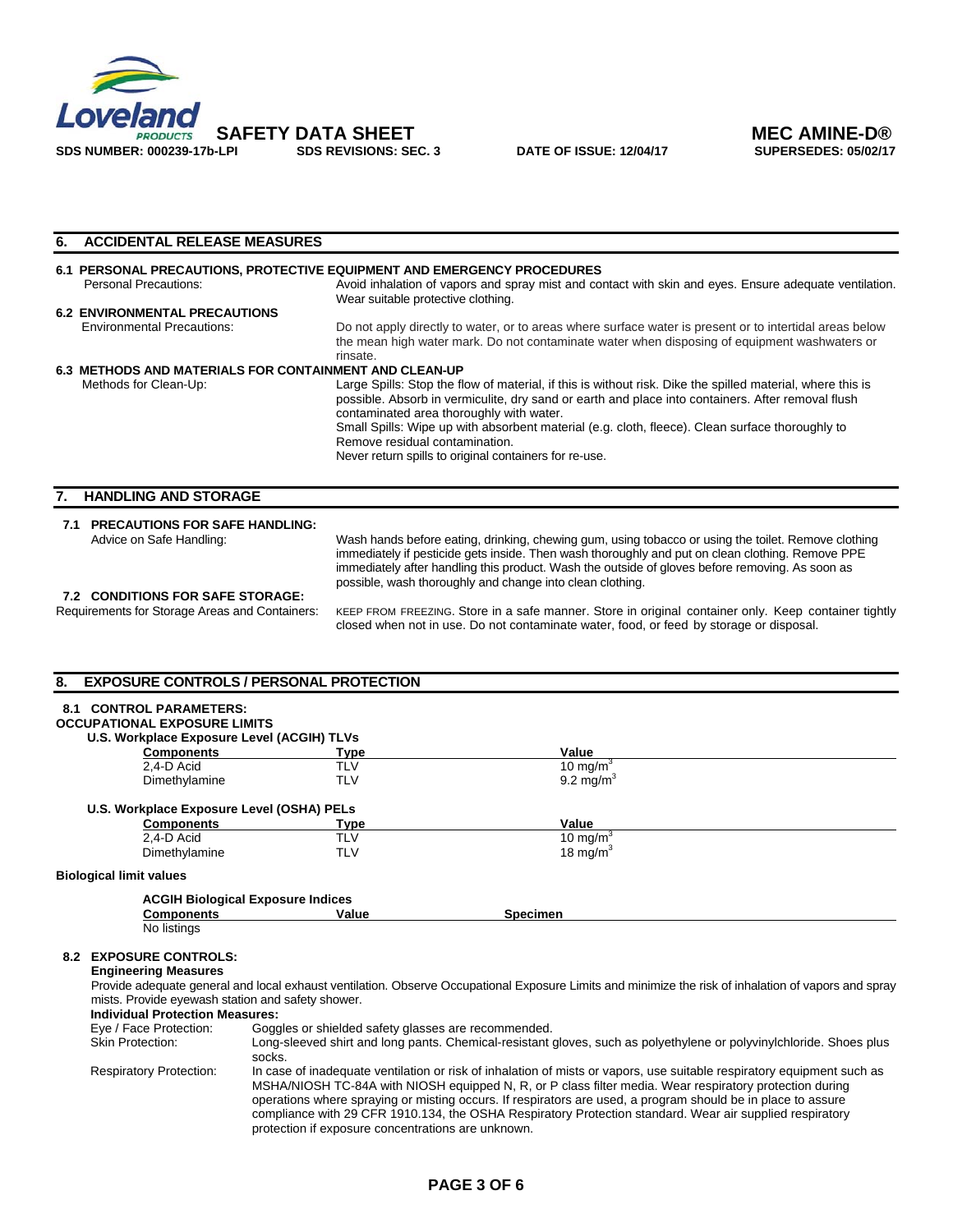

### **9. PHYSICAL AND CHEMICAL PROPERTIES**

| 9.1                                                                | APPEARANCE:                                       | Liquid                                                                                              |
|--------------------------------------------------------------------|---------------------------------------------------|-----------------------------------------------------------------------------------------------------|
|                                                                    | ODOR:                                             | Phenoxy.                                                                                            |
|                                                                    | ODOR THRESHOLD:                                   | No data available.                                                                                  |
|                                                                    | COLOR:                                            | Clear, light amber.                                                                                 |
|                                                                    | pH:                                               | 6.6                                                                                                 |
|                                                                    | MELTING POINT / FREEZING POINT: No data available |                                                                                                     |
|                                                                    | BOILING POINT:                                    | No data available                                                                                   |
|                                                                    | FLASH POINT: $>212 \degree$ F (>100 °C).          |                                                                                                     |
|                                                                    | FLAMMABILILITY (solid, gas): No data available.   |                                                                                                     |
| UPPER / LOWER FLAMMABILITY OR EXPLOSIVE LIMITS: No data available. |                                                   |                                                                                                     |
|                                                                    | VAPOR PRESSURE: $0.021$ mmHg @ 20 °C.             |                                                                                                     |
|                                                                    | SOLUBILITY: SOLUBILITY:                           | Miscible.                                                                                           |
|                                                                    |                                                   | PARTITION CO-EFFICIENT, n-OCTANOL / WATER: No data available.                                       |
|                                                                    | AUTO-IGNITION TEMPERATURE: No data available.     |                                                                                                     |
| DECOMPOSITION TEMPERATURE: No data available.                      |                                                   |                                                                                                     |
|                                                                    | VISCOSITY: (kinematic): No data available         |                                                                                                     |
| SPECIFIC GRAVITY (Water = 1): $1.13$ g/ml                          |                                                   |                                                                                                     |
|                                                                    | DENSITY:                                          | 9.43 lbs./qal $/$ 1.13 kg/L                                                                         |
| Note:                                                              |                                                   | These physical data are typical values based on material tested but may vary from sample to sample. |

Typical values should not be construed as a guaranteed analysis of any specific lot or as specification items.

### **10. STABILITY AND REACTIVITY**

#### **10.1 REACTIVITY**

Stable

- **10.2 CHEMICAL STABILITY**
- Stable under normal temperature conditions **10.3 POSSIBILITY OF HAZARDOUS REACTIONS**
- No data available. Will not polymerize.
- **10.4 CONDITIONS TO AVOID**
- Excessive heat and extreme cold.
- **10.5 INCOMPATIBILE MATERIALS**

Strong oxidizers and acids.

#### **10.6 HAZARDOUS DECOMPOSITION PRODUCTS**

 Hydrogen chloride, other chlorine-containing compounds oxides of nitrogen and other unknown hazardous material may be formed in a fire situation. Oxides of carbon and/or other asphyxiants may be formed from incomplete combustion.

#### **11 TOXICOLOGICAL INFORMATION**

#### **11.3 LIKELY ROUTES OF EXPOSURE**

Eye contact. Harmful if swallowed. **LC<sub>50</sub>** (rat): >5.28 mg/L (4 HR)  **LD50 Oral (rat):** 1,670 mg/kg **LD<sub>50</sub> Dermal (rat):** > 2,000 mg/kg **Acute Toxicity Estimates:** No data available **Skin Irritation (rabbit):** Not an irritant.  **Eye Irritation (rabbit):** Corrosive; causes irreversible eye damage.  **Specific Target Organ Toxicity:** Skin, CNS, liver, kidneys. **Aspiration:** No data available **Skin Sensitization (guinea pig):** Not a sensitizer  **Carcinogenicity:** IARC Group 2B (limited evidence for carcinogenicity in humans). **Germ Cell Mutagenicity:** No data available **Interactive Effects:** None known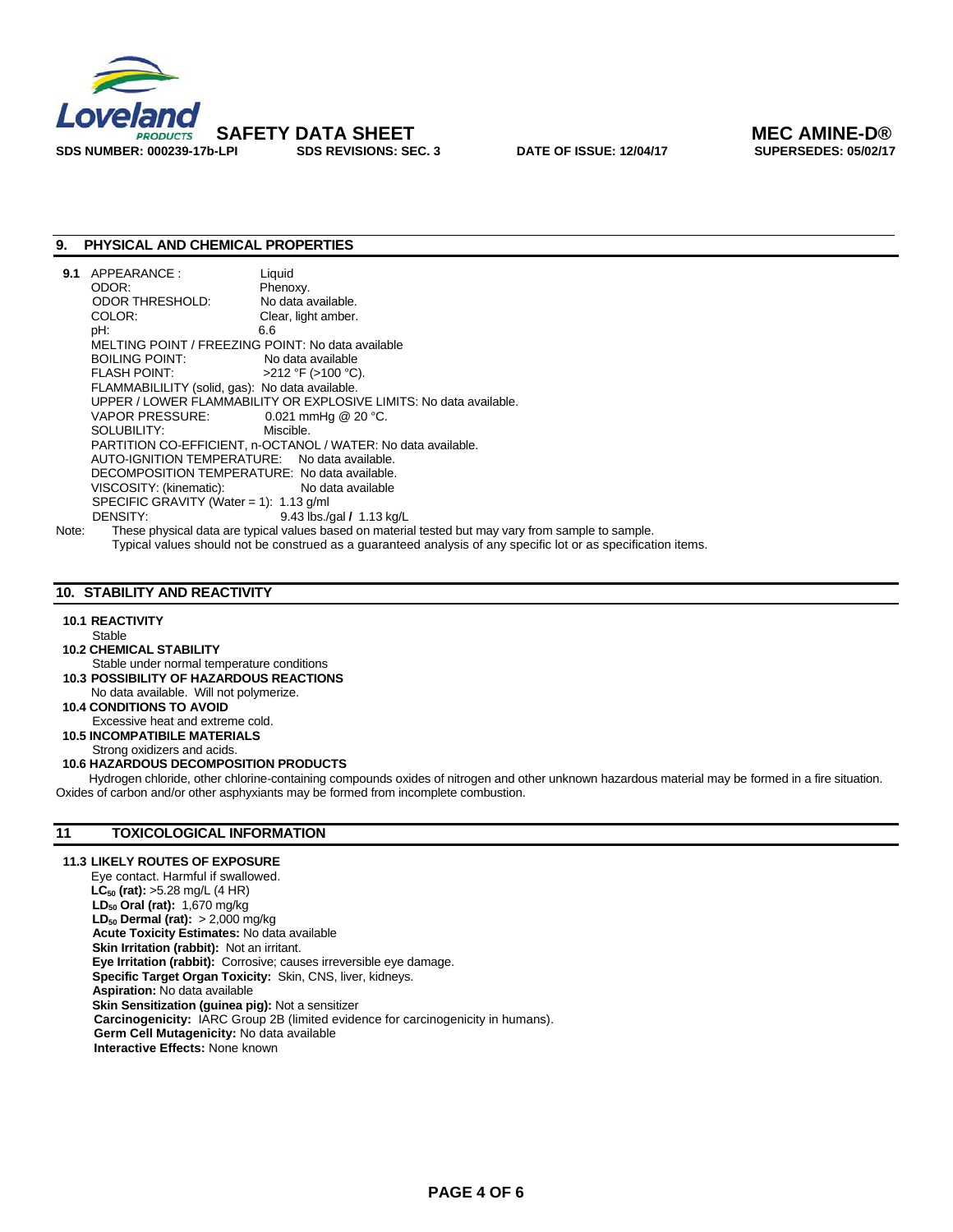

#### **12 ECOLOGICAL INFORMATION**

#### **12.3 ECOTOXICITY**

The product may be toxic to fish and aquatic invertebrates. However, this does not exclude the possibility that large or frequent spills can have a harmful or damaging effect on the environment. Information below is based on the technical ingredient 2,4-D acid. **Ecotoxicological Data** 

|            | <b>Species</b>       | <b>Test Results</b>                   |  |
|------------|----------------------|---------------------------------------|--|
| 2.4-D Acid | Rainbow trout        | 245 mg/L $-$ 96-hour LC $_{50}$       |  |
|            | Bluegill             | 524 mg/L $-$ 96-hour LC $_{50}$       |  |
|            | Fathead minnow       | 344 mg/L $-$ 96-hour LC $_{50}$       |  |
|            | Pink shrimp          | 181 mg/L $-$ 96-hour LC $_{50}$       |  |
|            | Daphnia magna        | 184 mg/L $-$ 96-hour LC <sub>50</sub> |  |
|            | Tidewater silverside | 469 mg/L -96-hour LC <sub>50</sub>    |  |
|            | Eastern oyster       | 136 mg/L $-$ 48-hour EC $_{50}$       |  |
|            |                      |                                       |  |

Drift or runoff may adversely affect non-target plants.

Do not apply directly to water.

Do not contaminate water when disposing of equipment wash water.

Do not apply when weather conditions favor drift from target area.

#### **12.2 PERSISTENCE AND DEGRADABILITY**

Biodegradability: Biochemical oxygen demand is 0.72 for 5, 10 and 20 days. Chemical oxygen demand is 0.72. Under aerobic soil conditions the half-life is  $4 - 23$  days. Under aerobic aquatic conditions, the half-life is  $0.5 - 11$  days.

## **12.3 BIOACCUMULATIVE POTENTIAL**<br>Bioaccumulation: Bioconcentr

- Bioconcentration potential is low (BCF  $<$  100 or log Pow  $<$  3).
- **12.4 MOBILITY IN SOIL**

High (50 < Koc < 150). Soil organic carbon/water partition coefficient (Koc) is 72-136.

**12.5 OTHER ADVERSE EFFECTS**<br>Assessment: No data

No data available.

#### **13 DISPOSAL CONSIDERATIONS**

#### **13.1 WASTE TREATMENT METHODS**

Wastes may be disposed of on site or at an approved waste disposal facility. Triple rinse (or equivalent), adding rinse water to spray tank. Offer container for recycling or dispose of in a sanitary landfill or by other procedures approved by appropriate authorities. Recycling decontaminated containers is the best option of container disposal. The Agricultural Container Recycling Council (ACRC) operates the national recycling program. To contact your state and local ACRC recycler visit the ACRC web page at http://www.acrecycle.org/. Do not contaminate water, food or feed by storage or disposal.

#### **14 TRANSPORT INFORMATION**

#### **14.3 LAND TRANSPORT**

**DOT Shipping Description: Less** than 35 gallons: NOT REGULATED BY DOT

- **DOT Shipping Description: Greater** than 35 gallons: RQ UN3082, ENVIRONMENTALLY HAZARDOUS SUBSTANCE, LIQUID, N.O.S., 9, III (2,4-D), ERG GUIDE 171
- **U.S. Surface Freight Classification:** COMPOUND, TREE OR WEED KILLING, NOI (NMFC 50320, SUB 2: CLASS: 60)

### **15 REGULATORY INFORMATION**

#### **15.1 SAFETY, HEALTH AND ENVIRONMENTAL REGULATIONS**

#### **NFPA & HMIS Hazard Ratings:** NFPA **HMIS** HMIS

- 3 Health 0 Least 3 Health 0 Flammability 1 Slight 0 Flammability
	-
- 0 Instability 2 Moderate 0 Reactivity<br>3 High H PPE
	- 4 Severe
- 
- 
- 
- 3 High H PPE